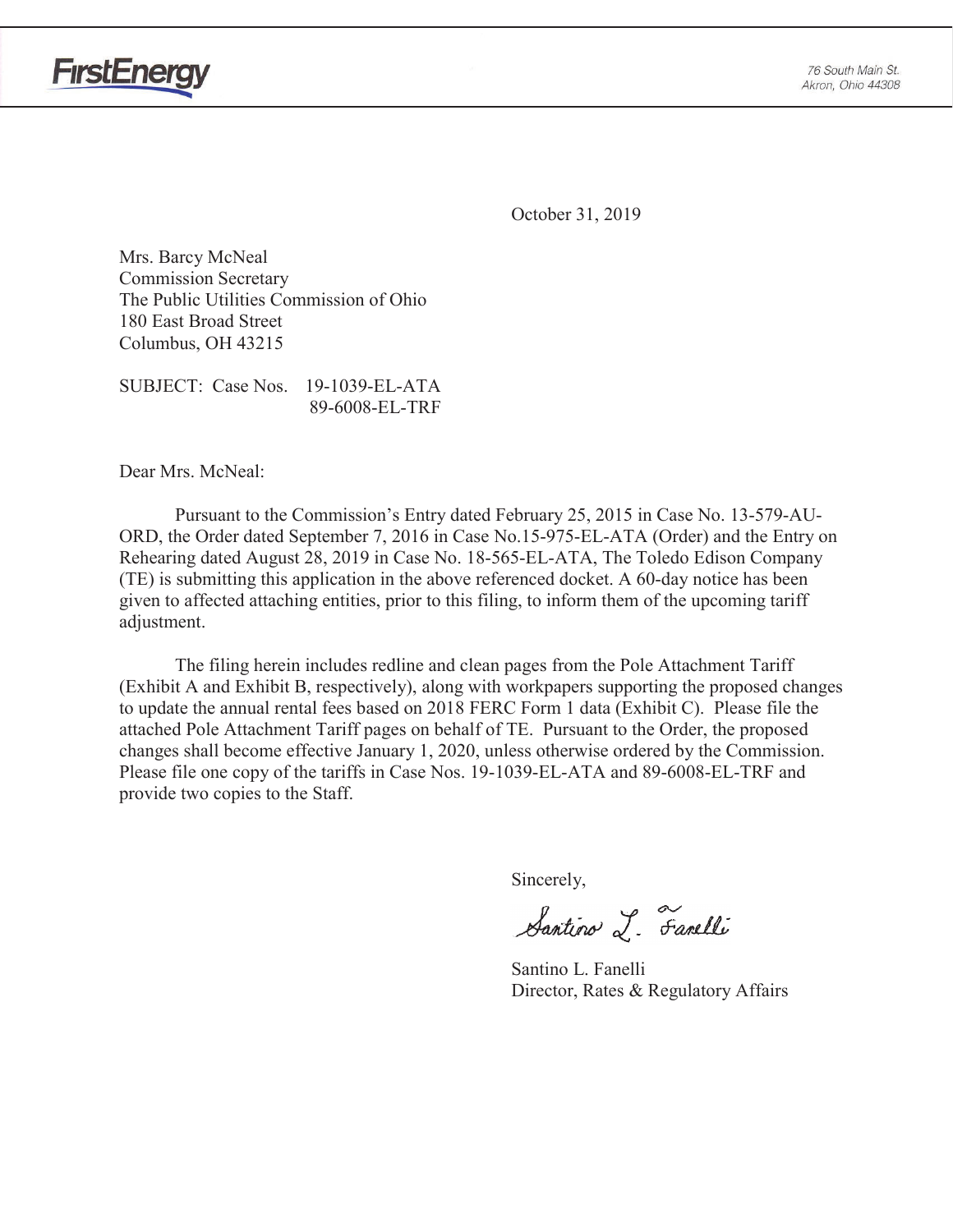# **BEFORE THE PUBLIC UTILITIES COMMISSION OF OHIO**

# **Application for Tariff Adjustment pursuant to Section 4909.18 Revised Code**

 $\mathcal{L}_\mathcal{L} = \{ \mathcal{L}_\mathcal{L} = \{ \mathcal{L}_\mathcal{L} = \{ \mathcal{L}_\mathcal{L} = \{ \mathcal{L}_\mathcal{L} = \{ \mathcal{L}_\mathcal{L} = \{ \mathcal{L}_\mathcal{L} = \{ \mathcal{L}_\mathcal{L} = \{ \mathcal{L}_\mathcal{L} = \{ \mathcal{L}_\mathcal{L} = \{ \mathcal{L}_\mathcal{L} = \{ \mathcal{L}_\mathcal{L} = \{ \mathcal{L}_\mathcal{L} = \{ \mathcal{L}_\mathcal{L} = \{ \mathcal{L}_\mathcal{$ 

In the Matter of the Application of The Toledo Edison Company (Case No. 19-1039-EL-ATA Company for Approval of a Tariff Change )

### 1. APPLICANT RESPECTFULLY PROPOSES: (Check applicable proposals)

- New Service Change in Rule or Regulation New Classification  $X$  Rate Change Change in Classification **Correction Correction of Error** Other, not involving increase in rates
- Various related and unrelated textual revision, without change in intent
- 2. DESCRIPTION OF PROPOSAL: Annual update to Pole Attachment rates.
- 3. TARIFFS AFFECTED: (If more than 2, use additional sheets) Only the Pole Attachment Tariff is affected.
- 4. Attached hereto and made a part hereof are: (Check applicable Exhibits)
	- $X$  Exhibit A existing schedule sheets (to be superseded) if applicable
	- $X$  Exhibit B proposed schedule sheets
	- $X$  Exhibit C workpapers supporting the proposed changes to update the annual rental fees based on 2018 FERC Form 1 data consistent with Stipulation
	- Exhibit C-2 if a change of classification, rule or regulation is proposed, a statement explaining reason for change.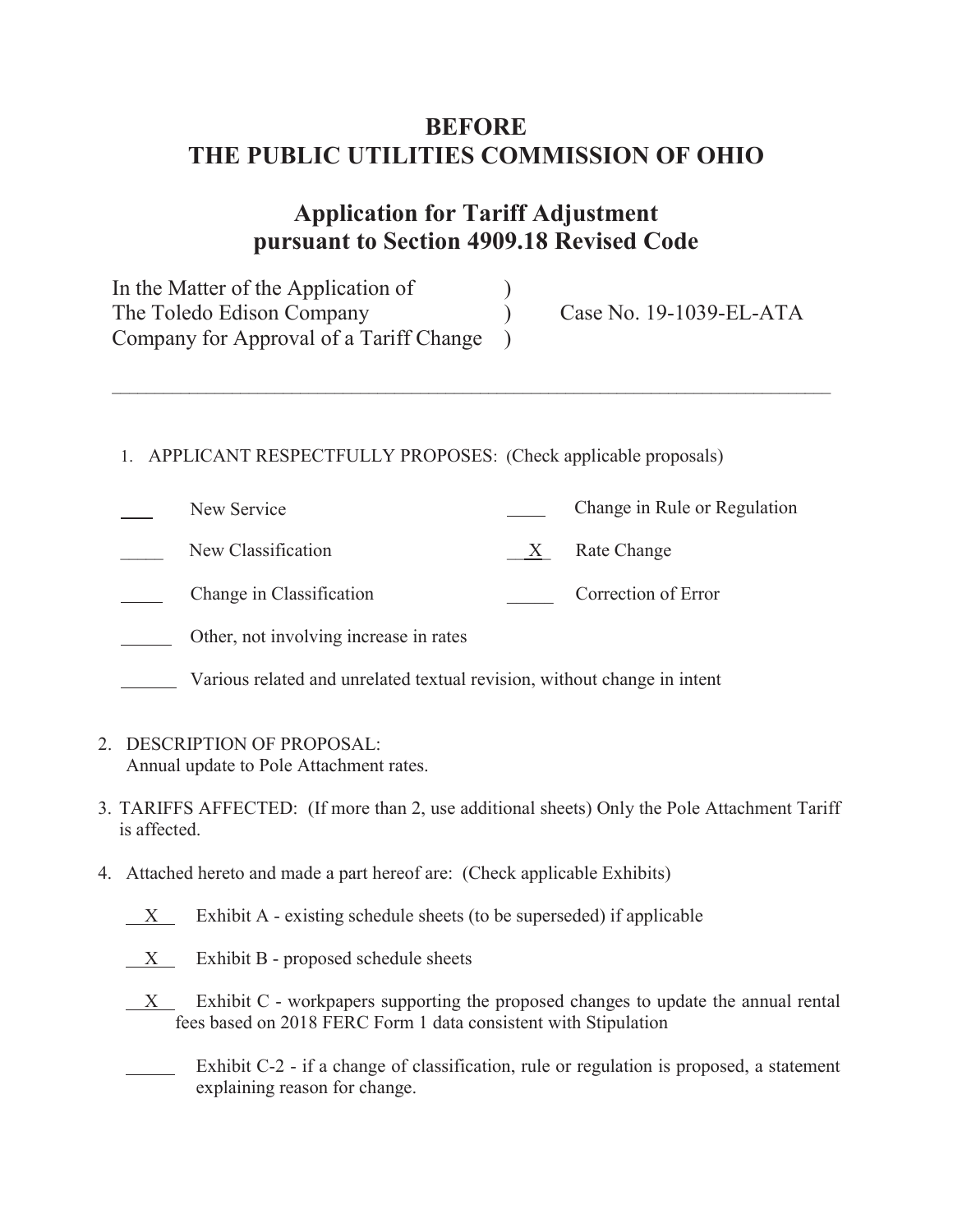- $X$  Exhibit C-3 statement explaining reason for any proposal not covered in Exhibits C-1 or C-2.
- 5. This application will not result in an increase in rate, joint rate, toll, classification, charge or rental.

6. Applicants respectfully request the Commission to review the proposed filing attached hereto and advise the Applicants on further action.

Respectfully Submitted,

/s/*Robert M. Endris*

Robert M. Endris (#0089886) FirstEnergy Service Company 76 South Main Street Akron, Ohio 44308 Telephone: 330-384-5728 Fax: 330-384-3875 rendris@firstenergycorp.com Attorney for Ohio Edison Company, The Cleveland Electric Illuminating Company, and The Toledo Edison Company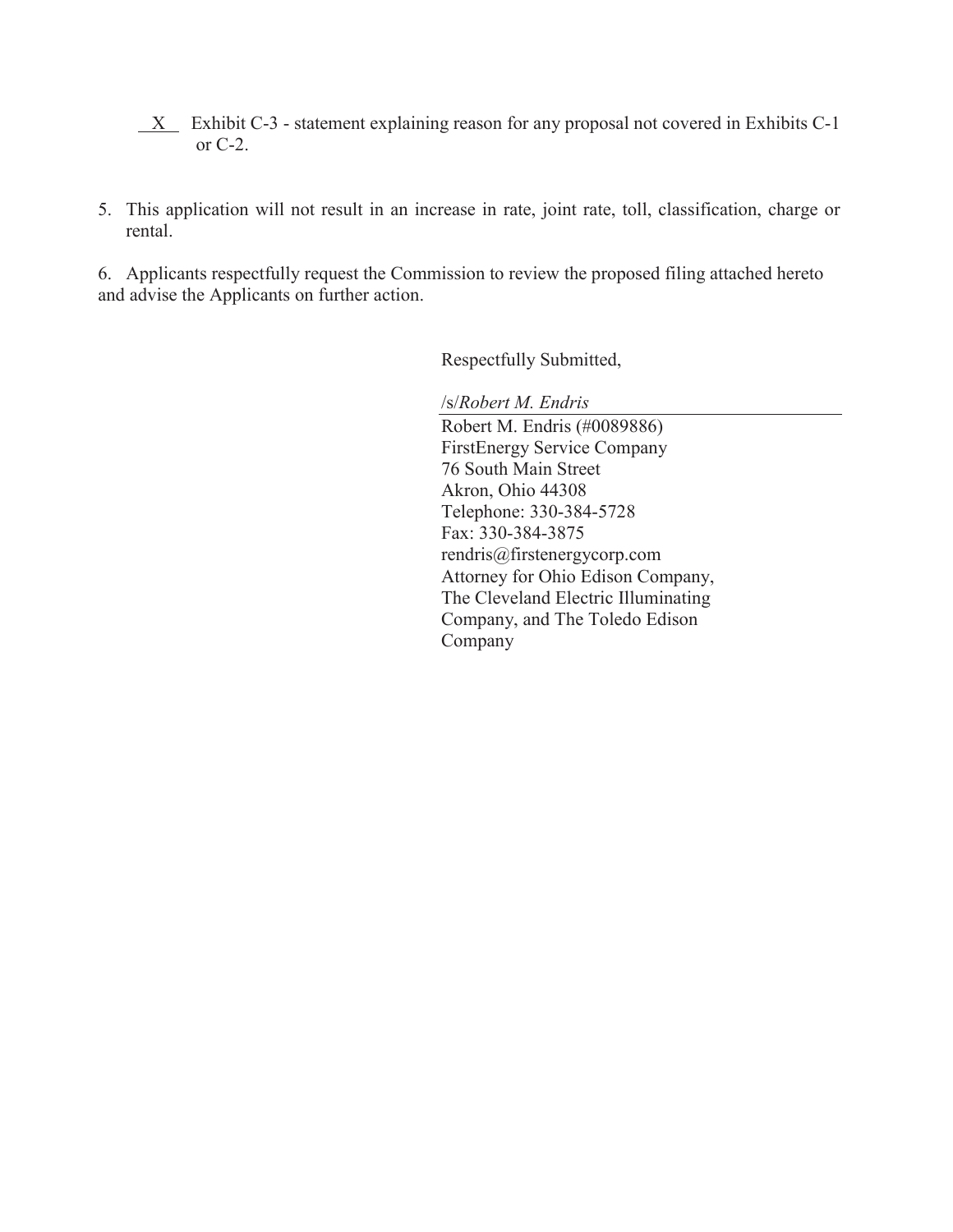### POLE ATTACHMENT TARIFF

### APPLICABILITY:

This rate is available to any person or entity other than a public utility within the Company's service territory who shall contract for a specified number of pole attachments or contacts, subject to the specific conditions set forth in the General Rules and Regulations Concerning Pole Attachments. Attachments under this tariff shall be made pursuant to 4901:1-3, Ohio Administrative Code.

Overhead contact service shall consist of providing the opportunity to any person or entity other than a public utility to attach or contact, or to reserve the right to attach or contact, communication cable facilities to poles owned by the Company for the purpose of routing cables required for the transmission of information or signals.

Underground occupancy service shall consist of providing the opportunity to any person or entity other than a public utility to utilize the Company's trenches jointly for the purpose stated above.

### RATE SCHEDULE:

#### OVERHEAD CONTACT SERVICE

ANNUAL NET RATE (per each pole contact or attachment):

\$9.689.83 per one foot of usable space

The Company will only file to adjust pole attachment rates once in a given calendar year period, unless otherwise required by law. The rates will become effective within sixty days unless otherwise ordered by the Commission.The rates contained in this tariff shall be updated on an annual basis. No later than May 1st of each year, the Company shall file with the PUCO a request for approval of the rider charges which, unless otherwise ordered by the PUCO, shall become effective on July 1st of each year.

#### UNDERGROUND OCCUPANCY SERVICE

ONE TIME CHARGE (underground trench occupancy):

| (1) Main line trench, per each foot jointly occupied, not to exceed | \$ 1.99 |
|---------------------------------------------------------------------|---------|
|                                                                     |         |

(2) Service trench, if requested, per each service, not to exceed \$136.00

The charge for underground occupancy service shall be made prior to the actual installation of cable facilities within Company trenches and shall cover the entire period of occupancy of the trench. Nonpayment of any such charge when due shall constitute a default. Upon default, the Company will install its cable and the customer will lose any right to joint occupancy in that particular trench.

#### INITIAL CHARGE:

A one-time application fee of \$5.00 will be made for each pole contact reserved during the term of the contact.

### TERMS OF PAYMENT:

The annual rental amount is due and payable within a period of fourteen (14) days after the commencement of each rental year and shall be based on all contacts and attachments or pole space reserved at any time during the rental period. After thirty (30) days a service charge of one and one-half percent (1½%) per month on the unpaid balance for an annual rate of eighteen percent (18%) shall be assessed by the Company on overdue bills. Any and all other bills, including make ready work, are due and payable within twenty-one (21) days of receipt. The twenty-one day period to accept a valid estimate for make ready work and make payment will be held in abeyance pending resolution of any dispute or inquiry. After twenty-one (21) days, a service charge of one and one-half percent (1½%) per month on the unpaid balance for an annual rate of eighteen percent (18%) shall be assessed by the Company on overdue bills.

Filed pursuant to Orders dated February 25, 2015 and September 7, 2016 in Case Nos. 13-579-AU-ORD and 15-975-EL-ATA, the Entry on Rehearing dated August 28, 2019 in Case No. 18-565-EL-ATA, and Case No. 19-1039-EL-ATA, and Case No. 18-565-EL-ATA,

respectively, before

The Public Utilities Commission of Ohio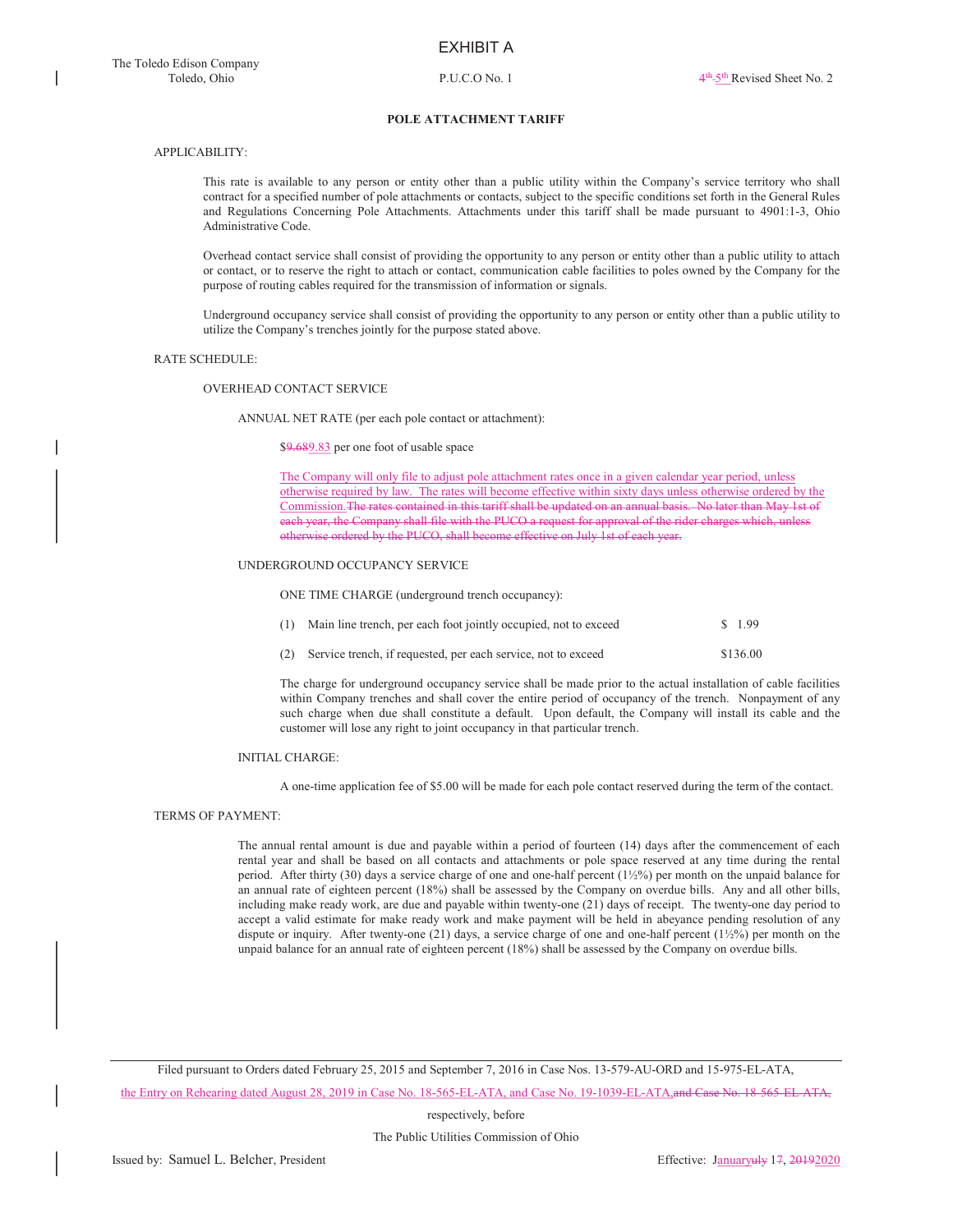### **POLE ATTACHMENT TARIFF**

### APPLICABILITY:

This rate is available to any person or entity other than a public utility within the Company's service territory who shall contract for a specified number of pole attachments or contacts, subject to the specific conditions set forth in the General Rules and Regulations Concerning Pole Attachments. Attachments under this tariff shall be made pursuant to 4901:1-3, Ohio Administrative Code.

Overhead contact service shall consist of providing the opportunity to any person or entity other than a public utility to attach or contact, or to reserve the right to attach or contact, communication cable facilities to poles owned by the Company for the purpose of routing cables required for the transmission of information or signals.

Underground occupancy service shall consist of providing the opportunity to any person or entity other than a public utility to utilize the Company's trenches jointly for the purpose stated above.

### RATE SCHEDULE:

#### OVERHEAD CONTACT SERVICE

ANNUAL NET RATE (per each pole contact or attachment):

\$9.83 per one foot of usable space

The Company will only file to adjust pole attachment rates once in a given calendar year period, unless otherwise required by law. The rates will become effective within sixty days unless otherwise ordered by the Commission.

### UNDERGROUND OCCUPANCY SERVICE

ONE TIME CHARGE (underground trench occupancy):

| (1) Main line trench, per each foot jointly occupied, not to exceed | \$1.99   |
|---------------------------------------------------------------------|----------|
| (2) Service trench, if requested, per each service, not to exceed   | \$136.00 |

The charge for underground occupancy service shall be made prior to the actual installation of cable facilities within Company trenches and shall cover the entire period of occupancy of the trench. Nonpayment of any such charge when due shall constitute a default. Upon default, the Company will install its cable and the customer will lose any right to joint occupancy in that particular trench.

### INITIAL CHARGE:

A one-time application fee of \$5.00 will be made for each pole contact reserved during the term of the contact.

### TERMS OF PAYMENT:

The annual rental amount is due and payable within a period of fourteen (14) days after the commencement of each rental year and shall be based on all contacts and attachments or pole space reserved at any time during the rental period. After thirty (30) days a service charge of one and one-half percent (1½%) per month on the unpaid balance for an annual rate of eighteen percent (18%) shall be assessed by the Company on overdue bills. Any and all other bills, including make ready work, are due and payable within twenty-one (21) days of receipt. The twenty-one day period to accept a valid estimate for make ready work and make payment will be held in abeyance pending resolution of any dispute or inquiry. After twenty-one (21) days, a service charge of one and one-half percent (1½%) per month on the unpaid balance for an annual rate of eighteen percent (18%) shall be assessed by the Company on overdue bills.

Filed pursuant to Orders dated February 25, 2015 and September 7, 2016 in Case Nos. 13-579-AU-ORD and 15-975-EL-ATA, the Entry on Rehearing dated August 28, 2019 in Case No. 18-565-EL-ATA, and Case No. 19-1039-EL-ATA, respectively, before

The Public Utilities Commission of Ohio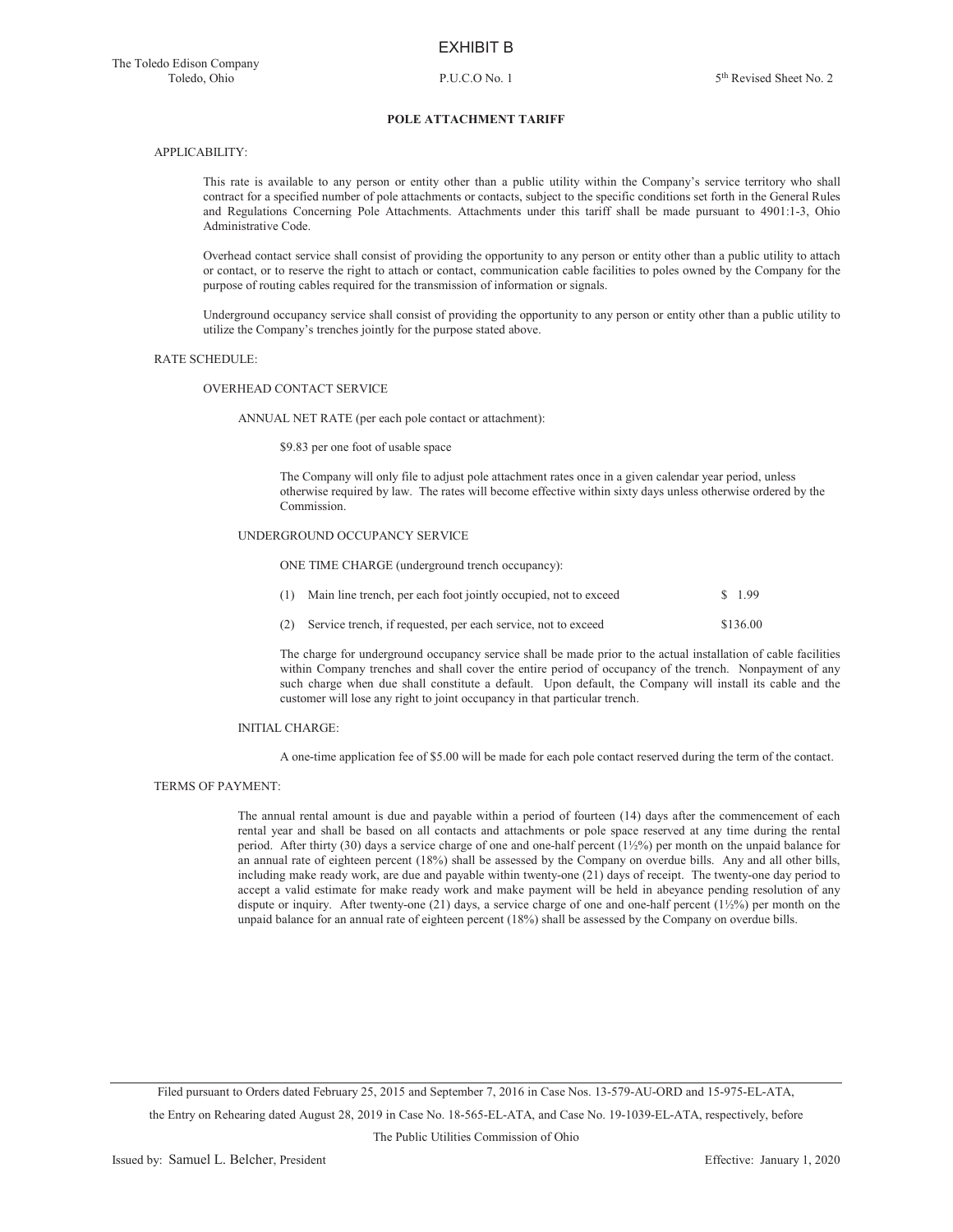### EXHIBIT C

|                | Α                                                   | В                                        | С                                                          | D | Ε | F             | G | Н                                                    |  | J                                                    |                                                         |
|----------------|-----------------------------------------------------|------------------------------------------|------------------------------------------------------------|---|---|---------------|---|------------------------------------------------------|--|------------------------------------------------------|---------------------------------------------------------|
| $\mathbf{1}$   |                                                     | Case No. 19-1039-EL-ATA                  |                                                            |   |   |               |   |                                                      |  |                                                      |                                                         |
| $\overline{2}$ |                                                     | <b>Toledo Edison Company</b>             |                                                            |   |   |               |   |                                                      |  |                                                      |                                                         |
| 3              | <b>Annual Pole Cost Calculation (Year-End 2018)</b> |                                          |                                                            |   |   |               |   |                                                      |  |                                                      |                                                         |
| $\overline{4}$ |                                                     |                                          |                                                            |   |   |               |   |                                                      |  |                                                      |                                                         |
| 5              |                                                     |                                          | Net Cost of a Bare Pole Calculation                        |   |   |               |   | <b>Source</b>                                        |  |                                                      |                                                         |
| 6              |                                                     |                                          |                                                            |   |   |               |   |                                                      |  |                                                      |                                                         |
| $\overline{7}$ |                                                     | <b>Gross Distribution Plant</b>          |                                                            |   |   | 1,044,249,388 |   | 207, line 75(g)                                      |  |                                                      |                                                         |
| 8              |                                                     | Gross Pole Investment (Acct. 364)        |                                                            |   |   | 185, 172, 493 |   | 207, line 64(g)                                      |  |                                                      |                                                         |
| 9              |                                                     |                                          | <b>Distribution Plant Accumulated Depreciation</b>         |   |   | 529,606,076   |   | 219, line 26(b)                                      |  |                                                      |                                                         |
|                |                                                     | 10 Depreciation Reserve (Poles)          |                                                            |   |   | 93,912,889.5  |   | F8/F7*F9                                             |  |                                                      |                                                         |
| 11             |                                                     | Gross Plant Investment (Electric)        |                                                            |   |   | 1,198,482,251 |   | 200, line 8(c)                                       |  |                                                      |                                                         |
|                |                                                     |                                          | 12 Accumulated Deferred Taxes (Electric)(190, 281-3, 254)  |   |   | 164,785,869   |   | 273, 8(k)+275, 2(k)+277, 9(k)-234, 8(c) + 278, 30(f) |  |                                                      |                                                         |
|                |                                                     |                                          | 13 Accumulated Deferred Taxes(Accts. 190, 281-3)(Poles)    |   |   | 25,460,377    |   | F8/F11*F12                                           |  |                                                      |                                                         |
|                | 14 Net Pole Investment                              |                                          |                                                            |   |   | 65,799,226    |   | F8-F10-F13                                           |  |                                                      |                                                         |
|                | 15 Appurtenances Factor                             |                                          |                                                            |   |   | 0.884848956   |   |                                                      |  | <b>Account 364 Continuing Property Records</b>       |                                                         |
|                |                                                     |                                          | 16 Net Pole Investment Allocable to Attachments            |   |   | 58,222,376.70 |   | F14*F15                                              |  |                                                      |                                                         |
|                | 17 Total Number of Poles                            |                                          |                                                            |   |   | 220,220       |   | <b>Toledo Edison Books</b>                           |  |                                                      |                                                         |
|                |                                                     | 18 Net Cost of a Bare Pole               |                                                            |   |   | 264.38        |   | F16/F17                                              |  |                                                      |                                                         |
| 19<br>20       |                                                     |                                          |                                                            |   |   |               |   |                                                      |  |                                                      |                                                         |
| 21             |                                                     |                                          | <b>Carrying Charge Calculation</b>                         |   |   |               |   |                                                      |  |                                                      |                                                         |
|                |                                                     | 22 Total General and Administrative      |                                                            |   |   | 15,319,059    |   | 323, line 197(b)                                     |  |                                                      |                                                         |
|                |                                                     | 23 Gross Plant Investment (Electric)     |                                                            |   |   | 1,198,482,251 |   | 200, line 8(c)                                       |  |                                                      |                                                         |
|                |                                                     | 24 Depreciation Reserve (Electric)       |                                                            |   |   | 607,207,274   |   | 200, line 22(c)                                      |  |                                                      |                                                         |
|                |                                                     |                                          | 25 Accumulated Deferred Taxes (Electric)(190, 281-3, 254)  |   |   | 164,785,869   |   |                                                      |  | 273, 8(k)+275, 2(k)+277, 9(k)-234, 8(c) + 278, 30(f) |                                                         |
|                |                                                     | 26 Administrative Carrying Charge        |                                                            |   |   | 0.0359        |   | F22/(F23-F24-F25)                                    |  |                                                      |                                                         |
| 27             |                                                     |                                          |                                                            |   |   |               |   |                                                      |  |                                                      |                                                         |
|                |                                                     |                                          | 28 Account 593 (Maintenance of Overhead Lines)             |   |   | 9,457,390     |   | 322, line 149(b)                                     |  |                                                      |                                                         |
|                |                                                     | 29 Investment in Accts. 364,365 & 369    |                                                            |   |   | 485,756,972   |   | 207, lines $64(g)+65(g)+69(g)$                       |  |                                                      |                                                         |
| 30             |                                                     |                                          | Depreciation (Poles) related to Accts. 364, 365 & 369      |   |   | 246,358,625   |   | F29/F7*F9                                            |  |                                                      |                                                         |
|                |                                                     |                                          | 31 Accumulate Deferred Income Taxes for 364, 365 & 369     |   |   | 66,789,379    |   | F29/F11*F12                                          |  |                                                      |                                                         |
| 32             |                                                     | <b>Maintenance Carrying Charge</b>       |                                                            |   |   | 0.0548        |   | F28/(F29-F30-F31)                                    |  |                                                      |                                                         |
| 33             |                                                     |                                          |                                                            |   |   |               |   |                                                      |  |                                                      |                                                         |
| 34             |                                                     | Gross Pole Investment (Acct. 364)        |                                                            |   |   | 185, 172, 493 |   | 207, line 64(g)                                      |  |                                                      |                                                         |
|                | 35 Net Pole Investment                              |                                          |                                                            |   |   | 65,799,226    |   | F14                                                  |  |                                                      |                                                         |
| 36             |                                                     |                                          | Depreciation Rate for Gross Pole Investment                |   |   | 0.0378        |   | <b>Current Approved Rate</b>                         |  |                                                      |                                                         |
| 37             |                                                     | <b>Depreciation Carrying Charge</b>      |                                                            |   |   | 0.1064        |   | F34/F35*F36                                          |  |                                                      |                                                         |
| 38             |                                                     |                                          |                                                            |   |   |               |   |                                                      |  |                                                      |                                                         |
|                |                                                     |                                          | 39 Taxes (Accts. 408.1 + 409.1 + 410.1 + 411.4 - 411.1)    |   |   | 93,893,082    |   |                                                      |  | 114, line 14(c)+15(c)+16(c)+17(c)+19(c)-18(c)        |                                                         |
| 40             |                                                     | Gross Plant Investment (Total Plant)     |                                                            |   |   | 1,198,482,251 |   | 200, line 8(b)                                       |  |                                                      |                                                         |
| 41             |                                                     | Depreciation Reserve (Total Plant)       |                                                            |   |   | 607,207,274   |   | 200, line 22(b)                                      |  |                                                      |                                                         |
| 42             |                                                     |                                          | Accumulated Deferred Taxes (Total Plant) (190, 281-3, 254) |   |   | 164,785,869   |   |                                                      |  |                                                      | 273, 17(k)+275, 9(k)+277, 19(k)-234, 18(c) + 278, 30(f) |
| 44             |                                                     | 43 Taxes Carrying Charge                 |                                                            |   |   | 0.2202        |   | F39/(F40-F41-F42)                                    |  |                                                      |                                                         |
|                | 45 Rate of Return                                   |                                          |                                                            |   |   | 0.0848        |   | Latest ROR approved by PUCO                          |  |                                                      |                                                         |
|                |                                                     | 46 Return Carrying Charge                |                                                            |   |   | 0.0848        |   |                                                      |  |                                                      |                                                         |
| 47             |                                                     |                                          |                                                            |   |   |               |   |                                                      |  |                                                      |                                                         |
|                |                                                     | 48 Total Carrying Charges                |                                                            |   |   | 0.5020        |   | F26+F32+F37+F43+F46                                  |  |                                                      |                                                         |
| 49             |                                                     |                                          |                                                            |   |   |               |   |                                                      |  |                                                      |                                                         |
| 50             |                                                     |                                          | <b>Attacher Responsibility Percentage</b>                  |   |   |               |   |                                                      |  |                                                      |                                                         |
| 51             |                                                     |                                          |                                                            |   |   |               |   |                                                      |  |                                                      |                                                         |
| 52             | Space Occupied                                      |                                          |                                                            |   |   | 1             |   |                                                      |  | Other/FirstEnergy Joint Use Agreements               |                                                         |
| 53             | <b>Usable Space</b>                                 |                                          |                                                            |   |   | 13.5          |   | <b>FCC Presumption</b>                               |  |                                                      |                                                         |
| 54             |                                                     | <b>Attacher Responsibilty Percentage</b> |                                                            |   |   | 0.0741        |   | F52/F53                                              |  |                                                      |                                                         |
| 55             |                                                     |                                          |                                                            |   |   |               |   |                                                      |  |                                                      |                                                         |
| 56             |                                                     | <b>Pole Attachment Rate</b>              |                                                            |   |   |               |   |                                                      |  |                                                      |                                                         |
| 57             |                                                     |                                          |                                                            |   |   |               |   |                                                      |  |                                                      |                                                         |
|                |                                                     | 58 Attacher Responsibility Percentage    |                                                            |   |   | 0.0741        |   | F <sub>54</sub>                                      |  |                                                      |                                                         |
|                |                                                     | 59 Net Cost of a Bare Pole               |                                                            |   |   | 264.38        |   | F18                                                  |  |                                                      |                                                         |
| 60             |                                                     | <b>Total Carrying Charges</b>            |                                                            |   |   | 0.5020        |   | F48                                                  |  |                                                      |                                                         |
|                |                                                     | 61 Pole Attachment Rate                  |                                                            |   |   | \$9.83        |   | F58*F59*F60                                          |  |                                                      |                                                         |
|                |                                                     |                                          |                                                            |   |   |               |   |                                                      |  |                                                      |                                                         |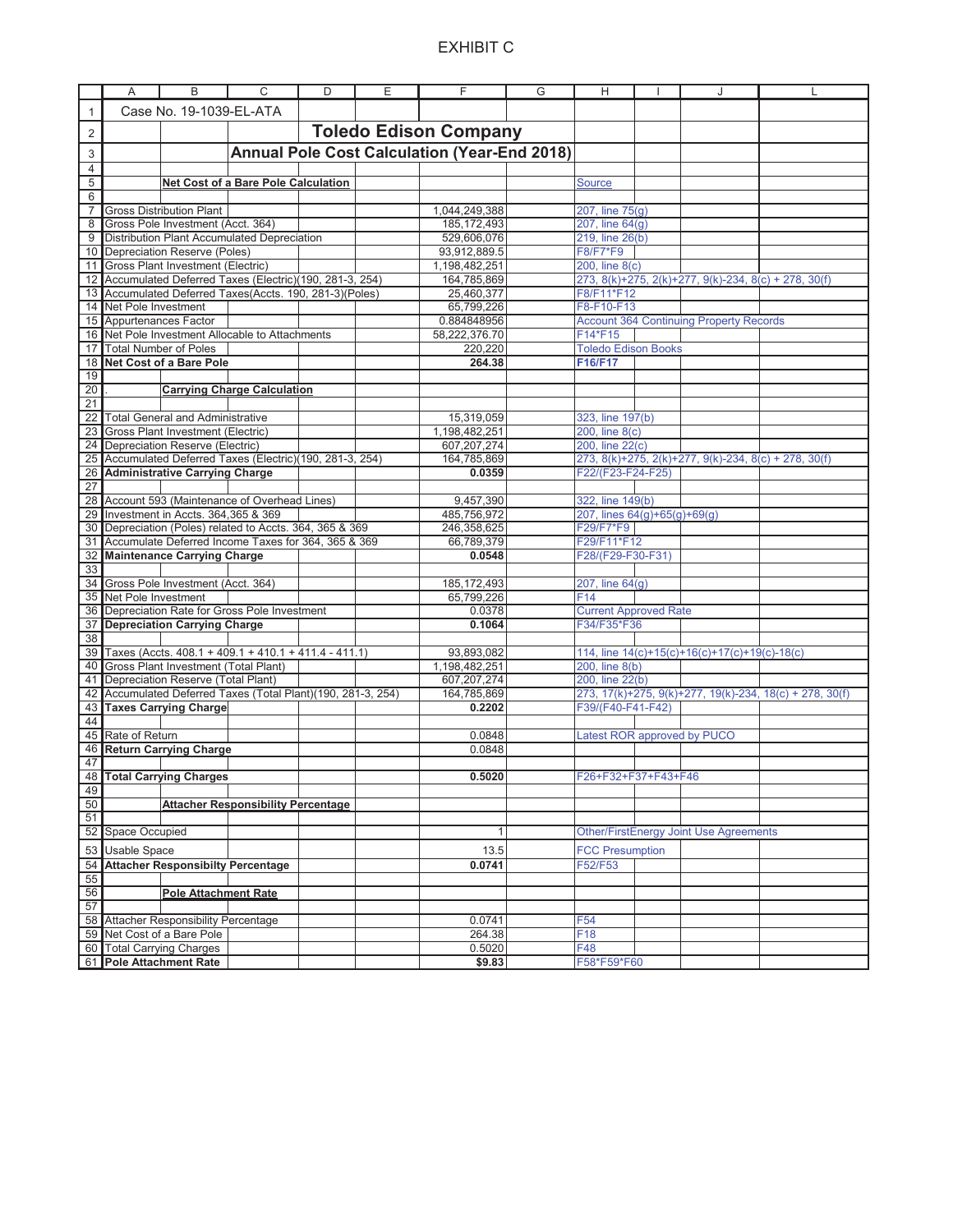## EXHIBIT C-3

Per Commission approved tariffs, the annual pole attachment rates shall be updated on an annual basis.